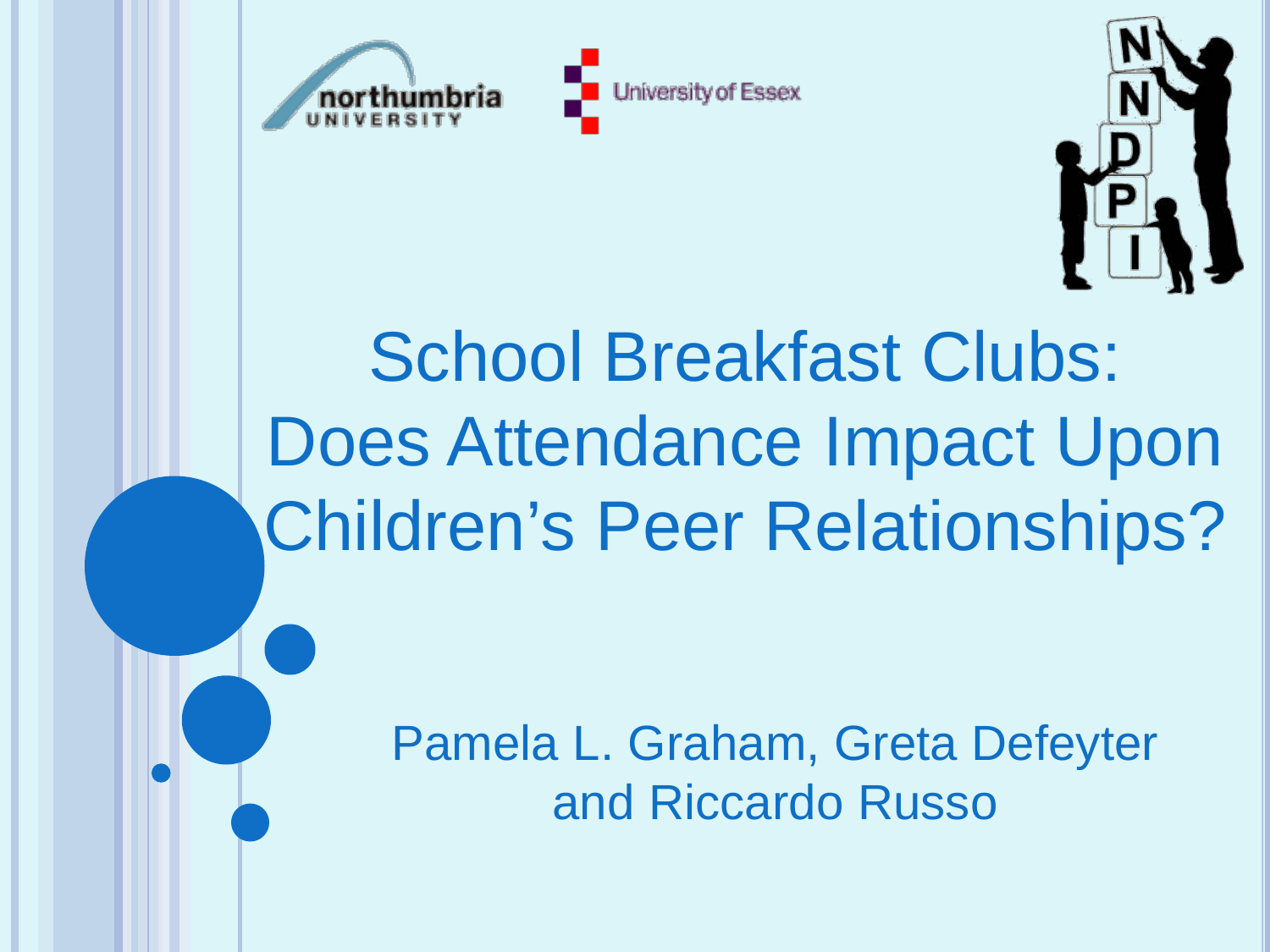### **What is a Breakfast Club?**



o Safe place to go before the start of the school day o Opportunity to meet with friends and staff o Nutritious breakfast o Activities to take part in

(Defeyter, Graham, Walton and Apicella, 2010)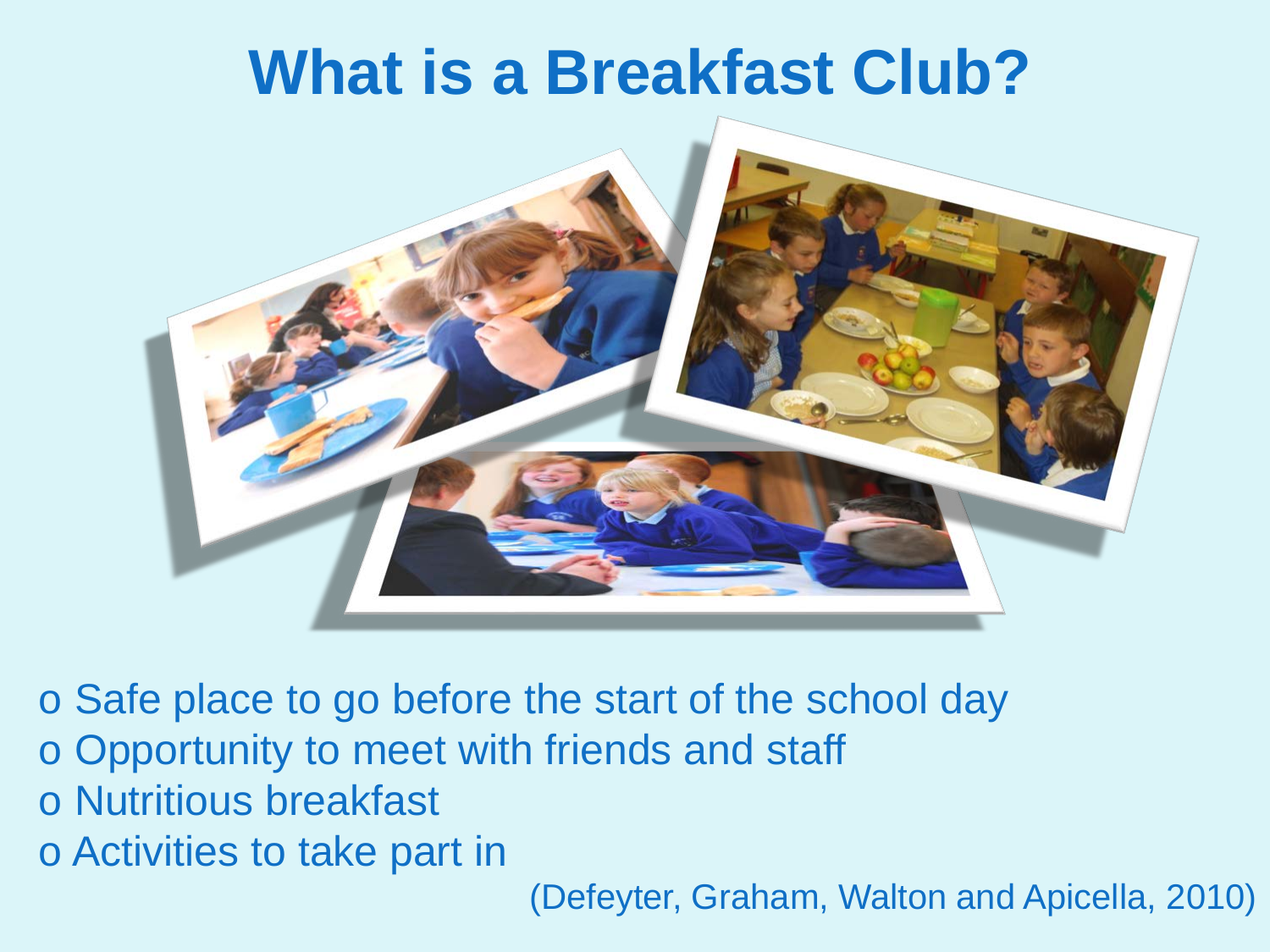## **Benefits of Breakfast Club**

School breakfast participation has been linked to improvements in:

o Classroom behaviour (Bro et al, 1994)

o Maths grades (Murphy et al, 1998)

o School attendance (Simeon, 1998)

Benefits associated with school breakfast participation have been attributed mainly to the breakfast meal.

Potential impact of the social environment has received little attention







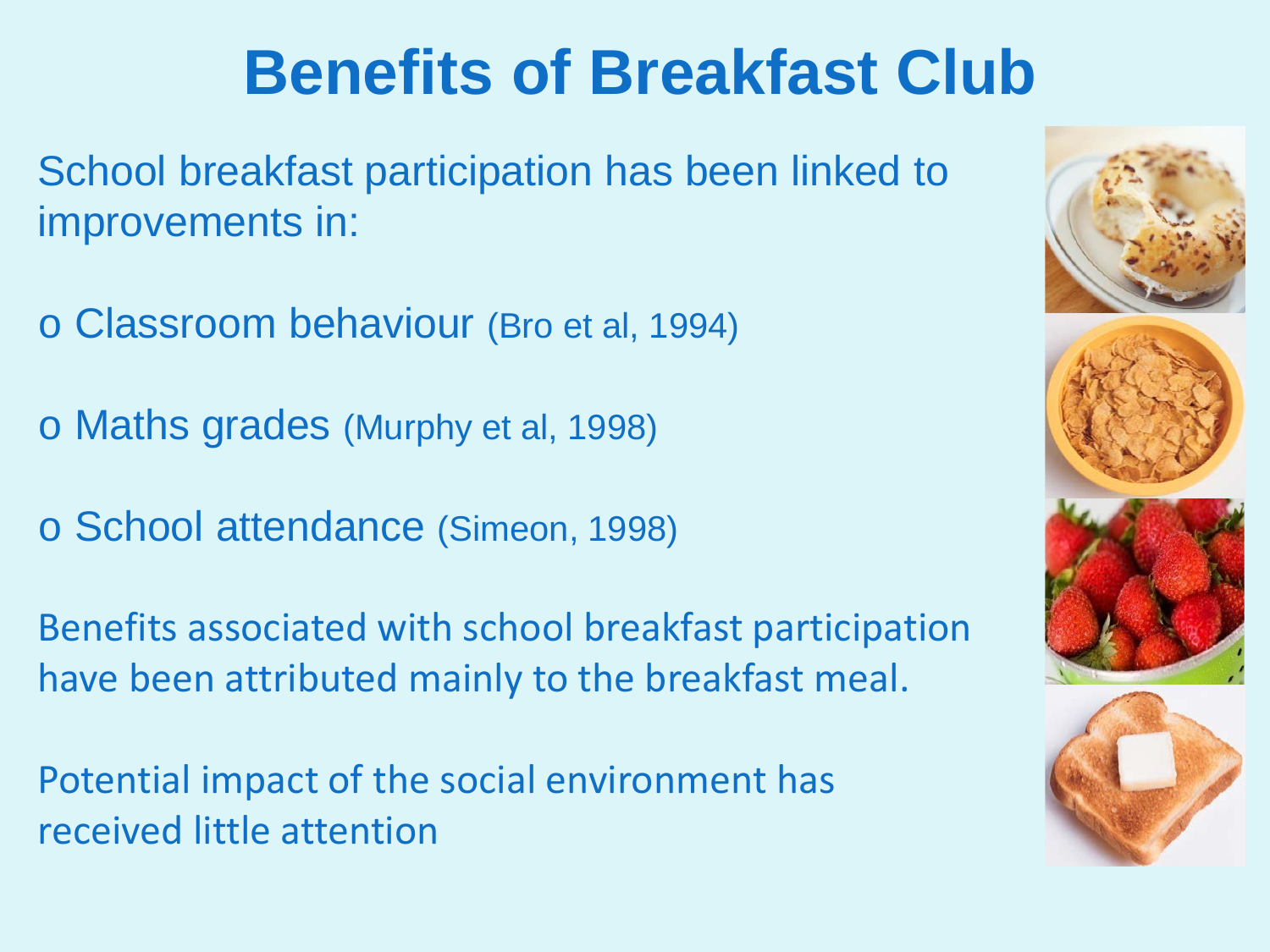## **The Breakfast Club Environment**

#### Group Mealtimes

o Build a sense of community and belonging (Fulkerson et al, 2006)

o Facilitate interaction between individuals (Cason, 2006)

o Opportunity to teach social skills (Eisenberg et al, 2004)

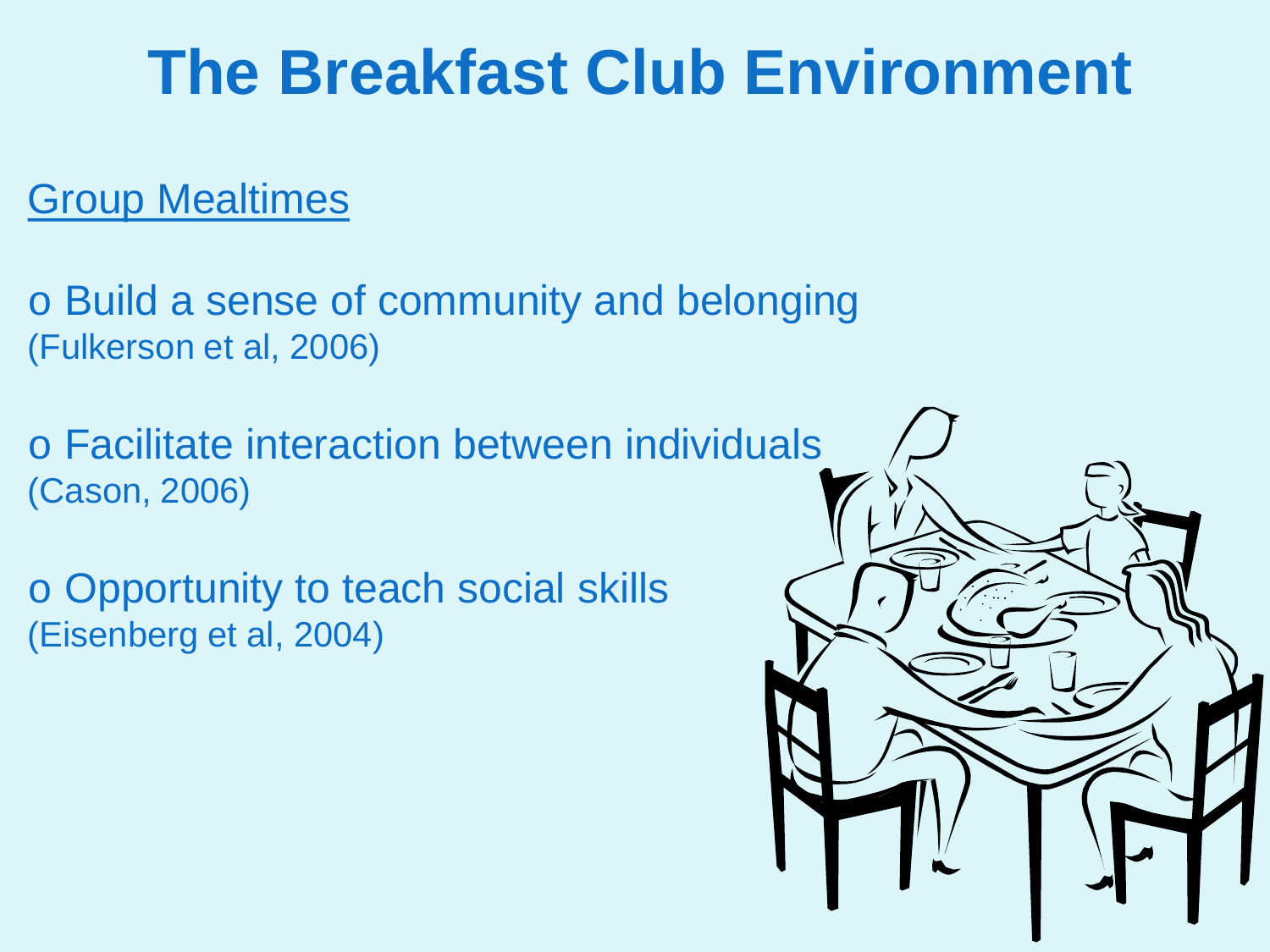## **More Than Just a Meal?**

**Out of School Activities** 

o Positive peer interaction (Bartko & Eccles, 2003)



o Development of friendship (Bartko & Eccles, 2003)

o Protection from victimisation (Hodges et al, 1999)

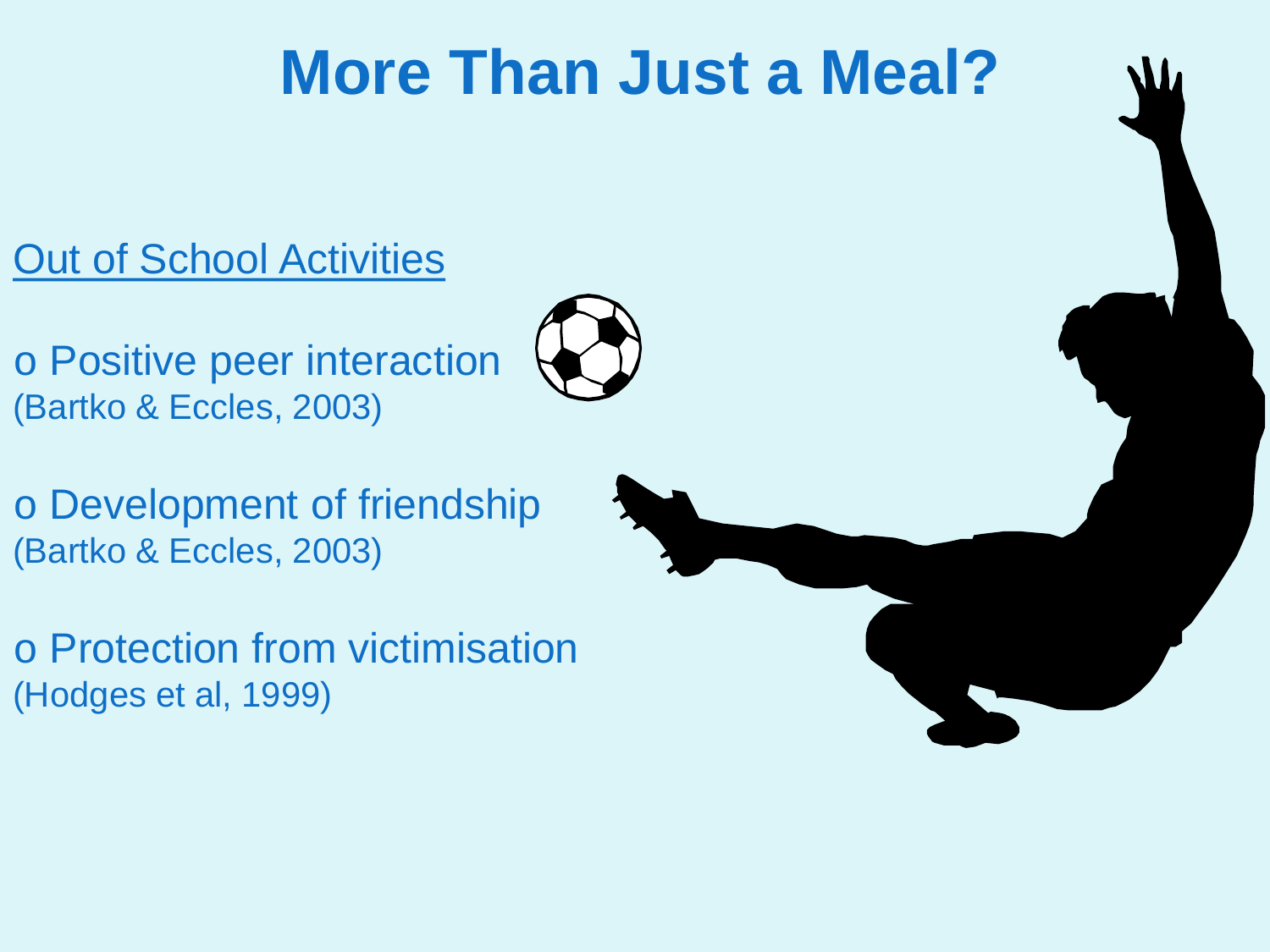## **Aim of Present Study**

To investigate whether breakfast club attendance facilitates children's peer relationships in school.

o Friendship quality

o Peer victimisation

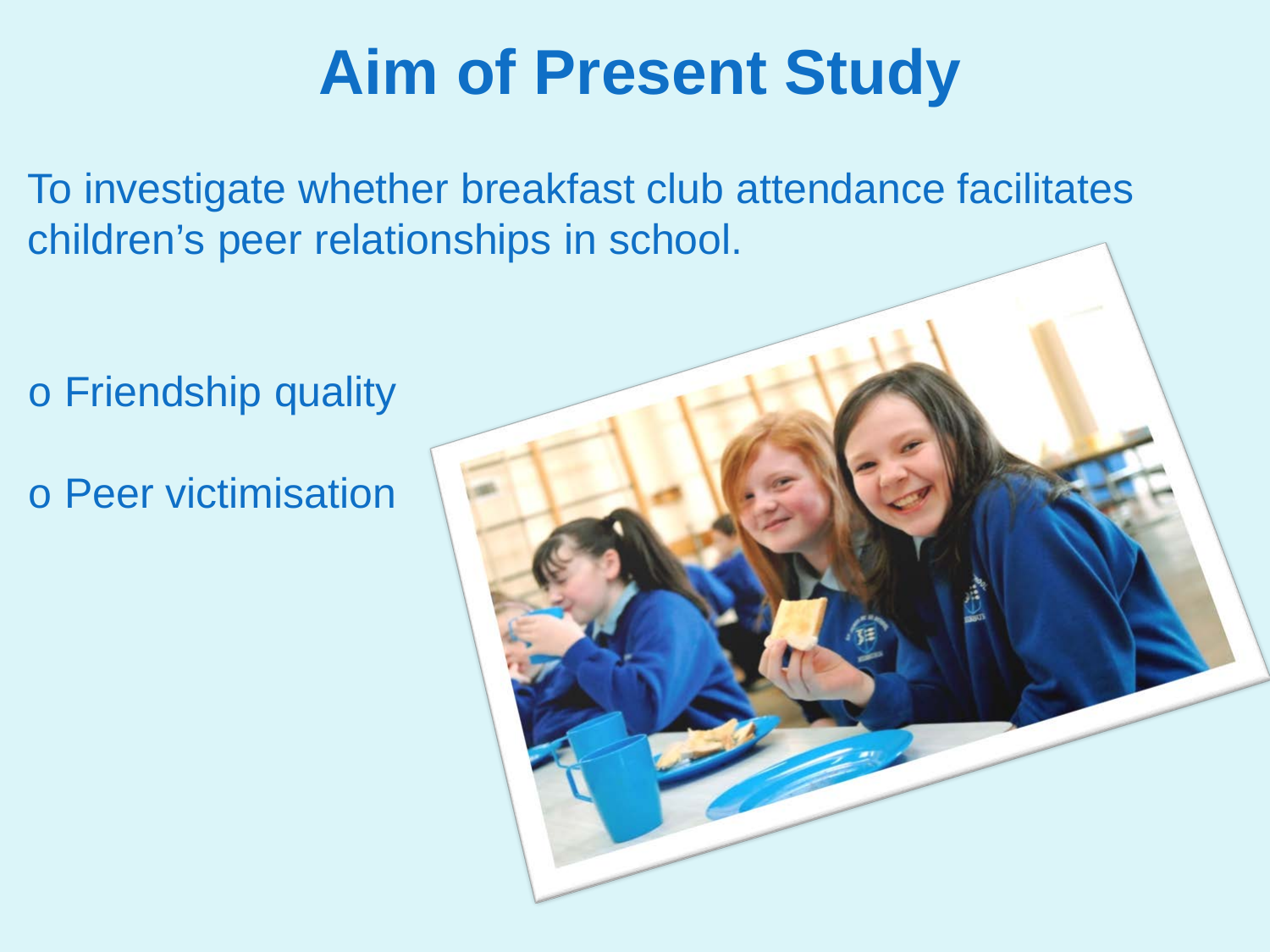## **Participants**

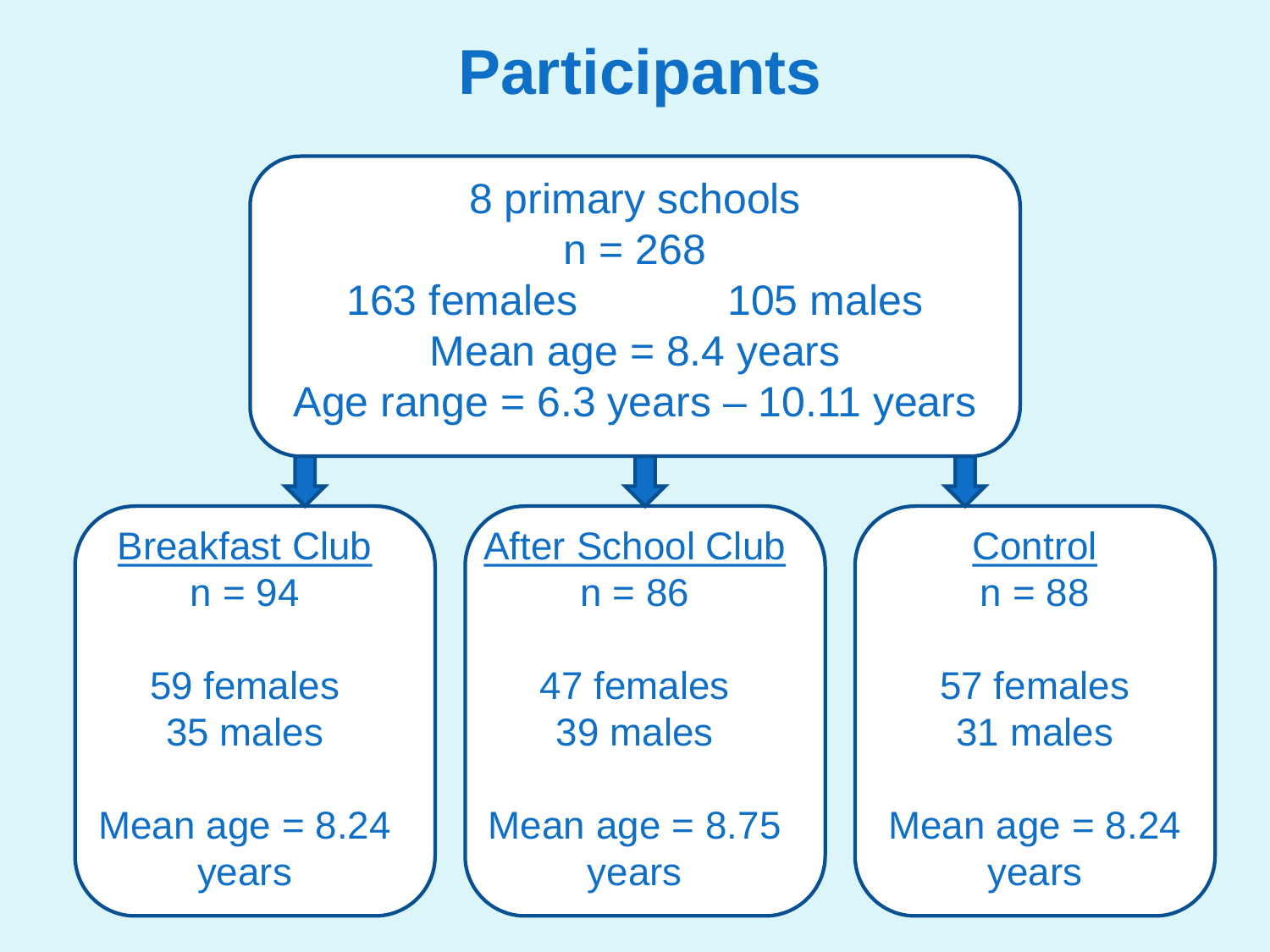#### **Friendship Qualities Scale (Bukowski, Hoza and Boivin, 1994)**

- + Companionship free time spent together
- + Help mutual help, assistance and protection
- + Security reliance and conflict resolution
- + Closeness emotional bond between friends
- Conflict fights, arguments and disagreements

| <b>Partly</b><br><b>Partly</b><br>Don't<br><b>False</b><br><i>I</i> rue<br><b>False</b><br>Know<br><b>True</b> |  |
|----------------------------------------------------------------------------------------------------------------|--|
|----------------------------------------------------------------------------------------------------------------|--|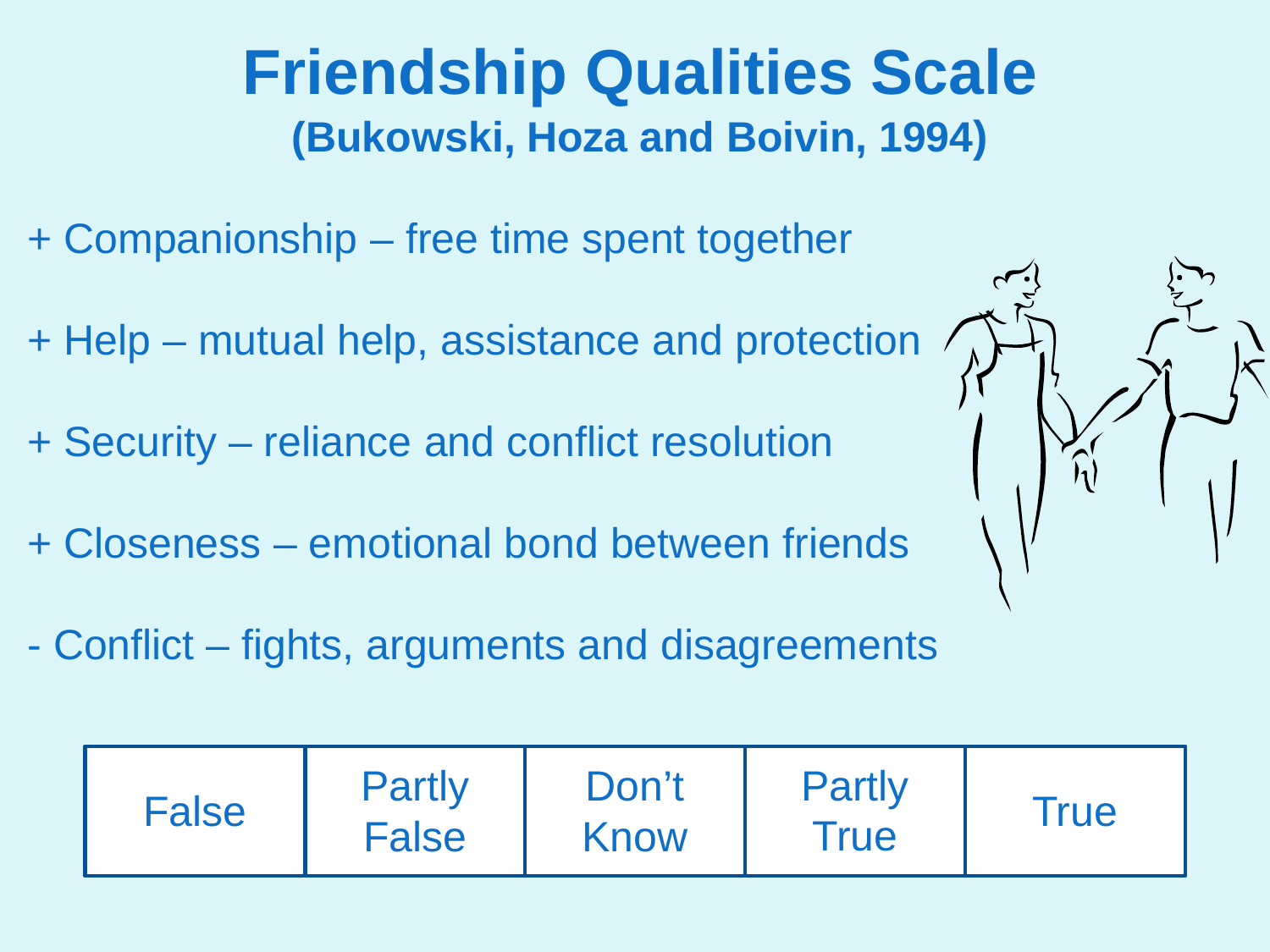#### **Multidimensional Peer Victimisation Scale (Mynard and Joseph, 2000)**

- o Physical victimisation punching and kicking
- o Verbal victimisation name calling
- o Social manipulation turning friends against each other
- o Attacks of physical property damage or theft of possessions

Not at all Once More than once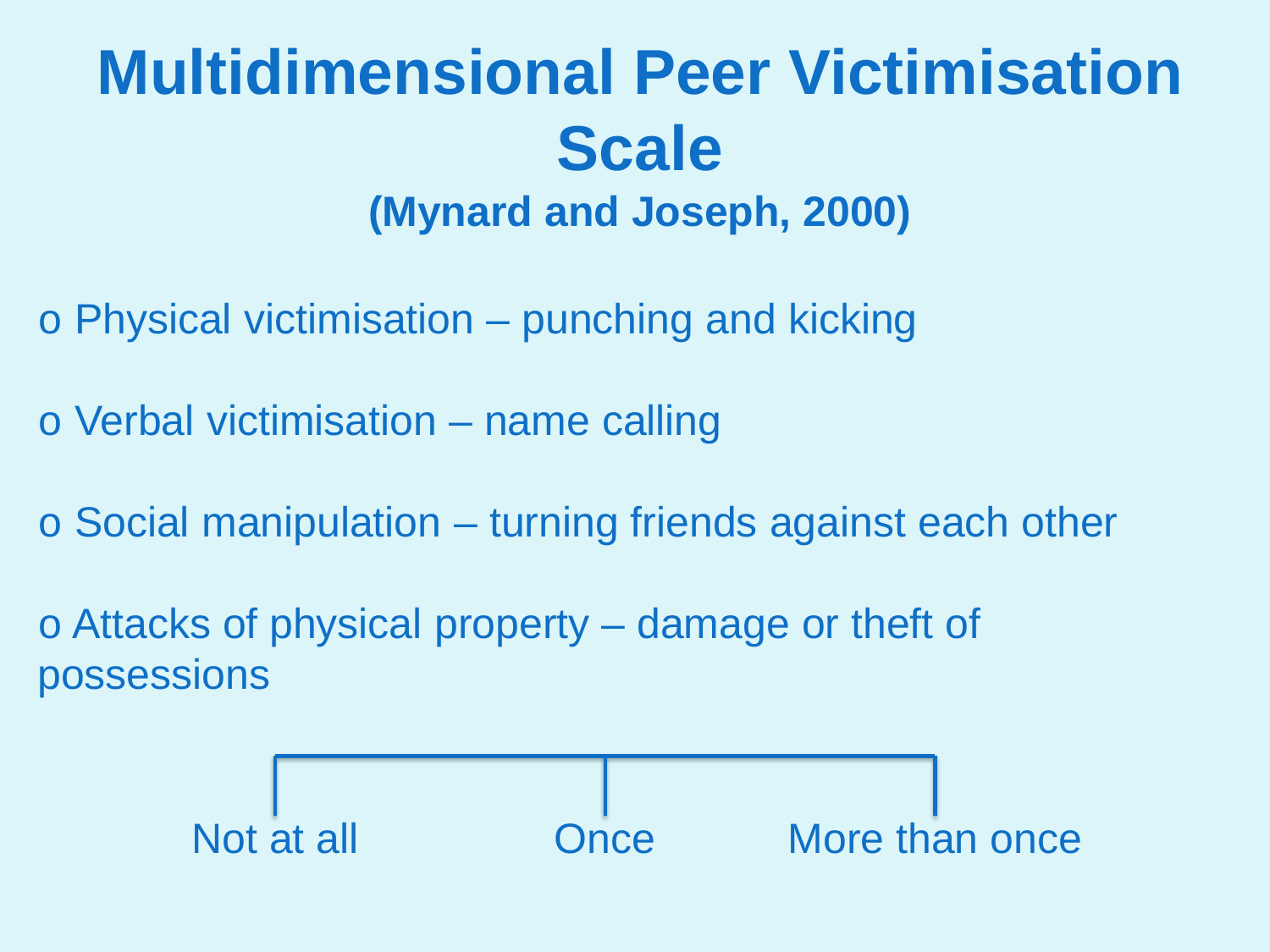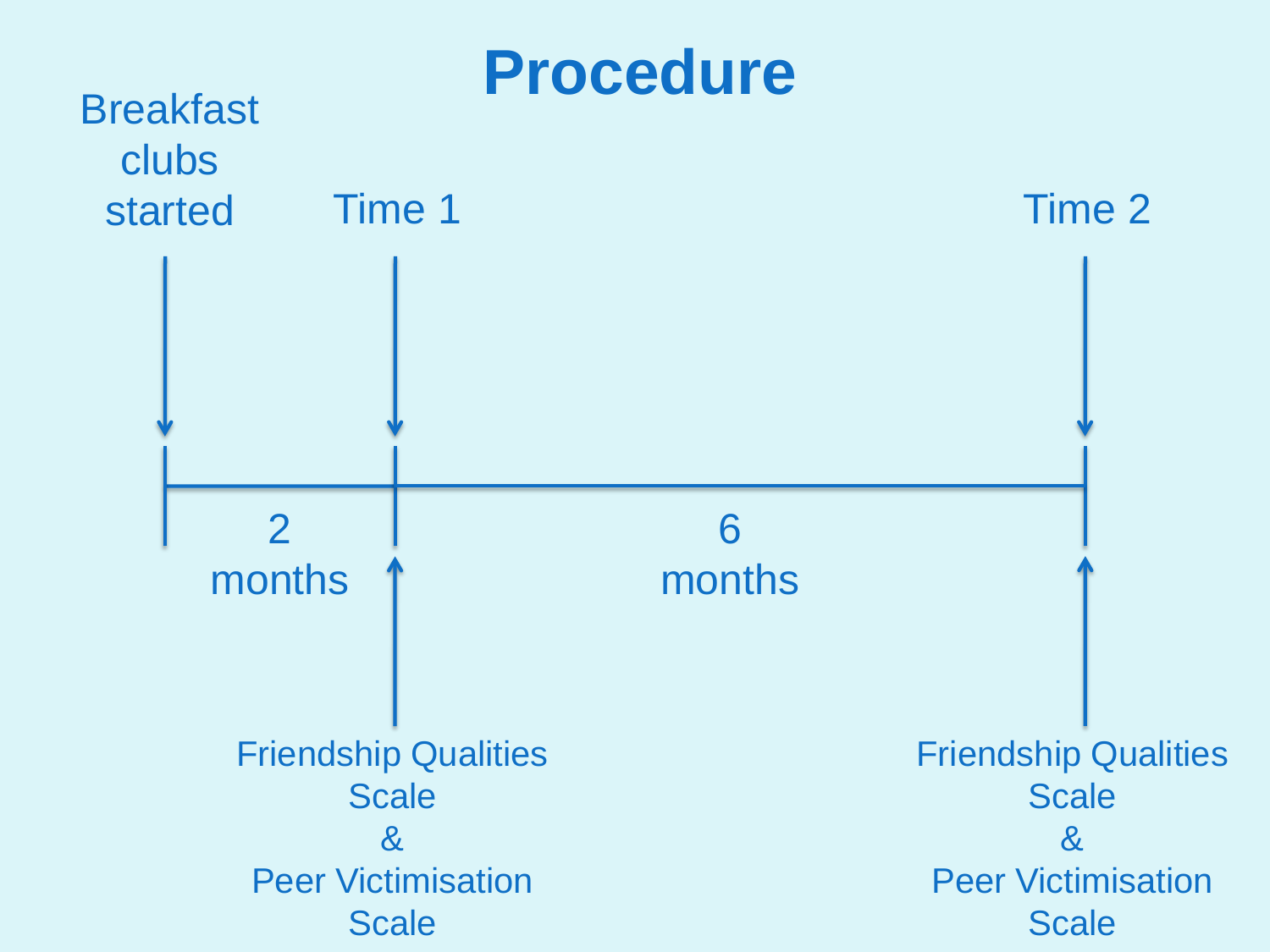#### **Results: Friendship Qualities Scale Breakfast Club** Time 1

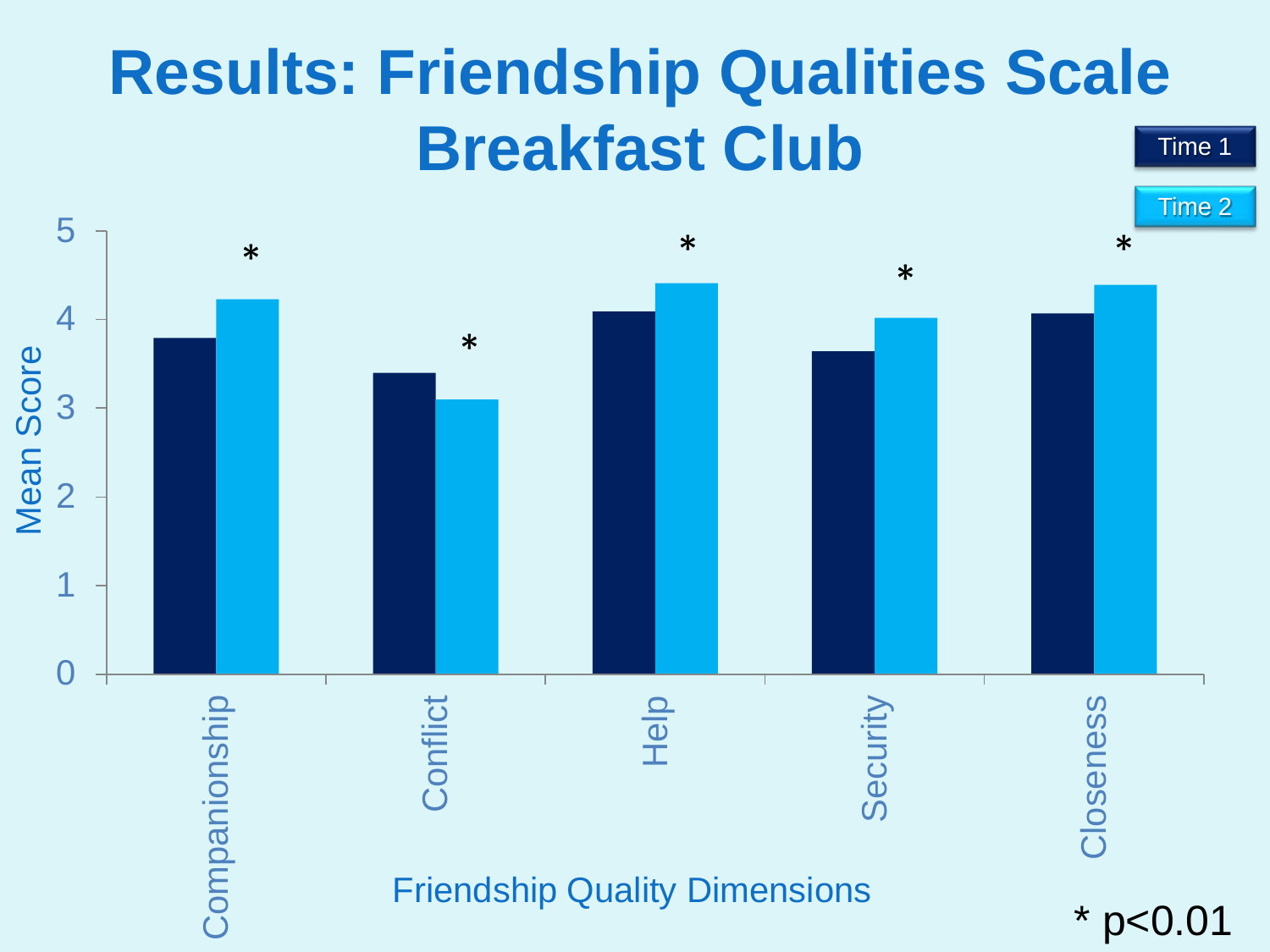## **Results: Friendship Qualities Scale After School Club** Time 1

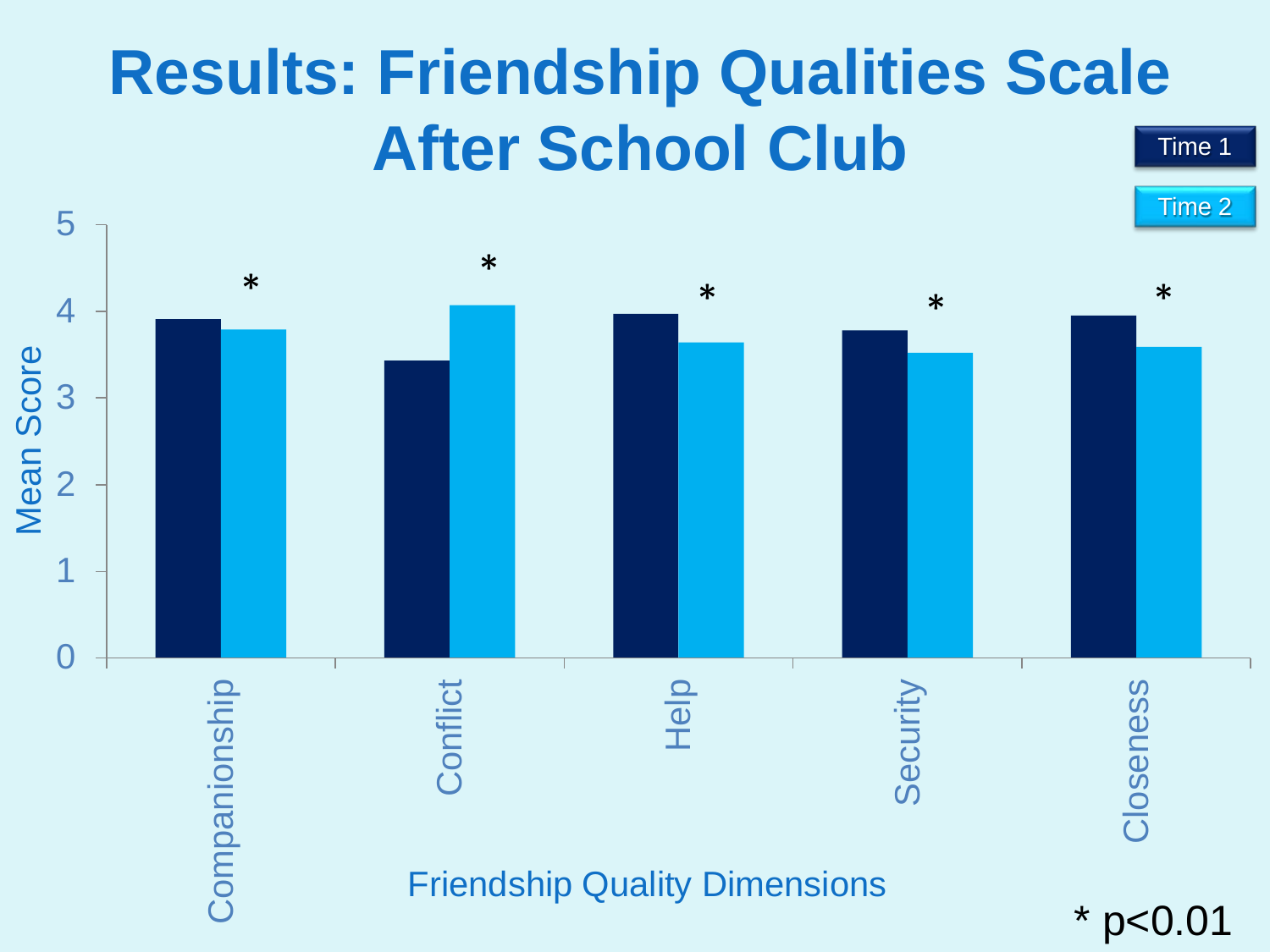#### **Results: Friendship Qualities Scale Control** Time 1

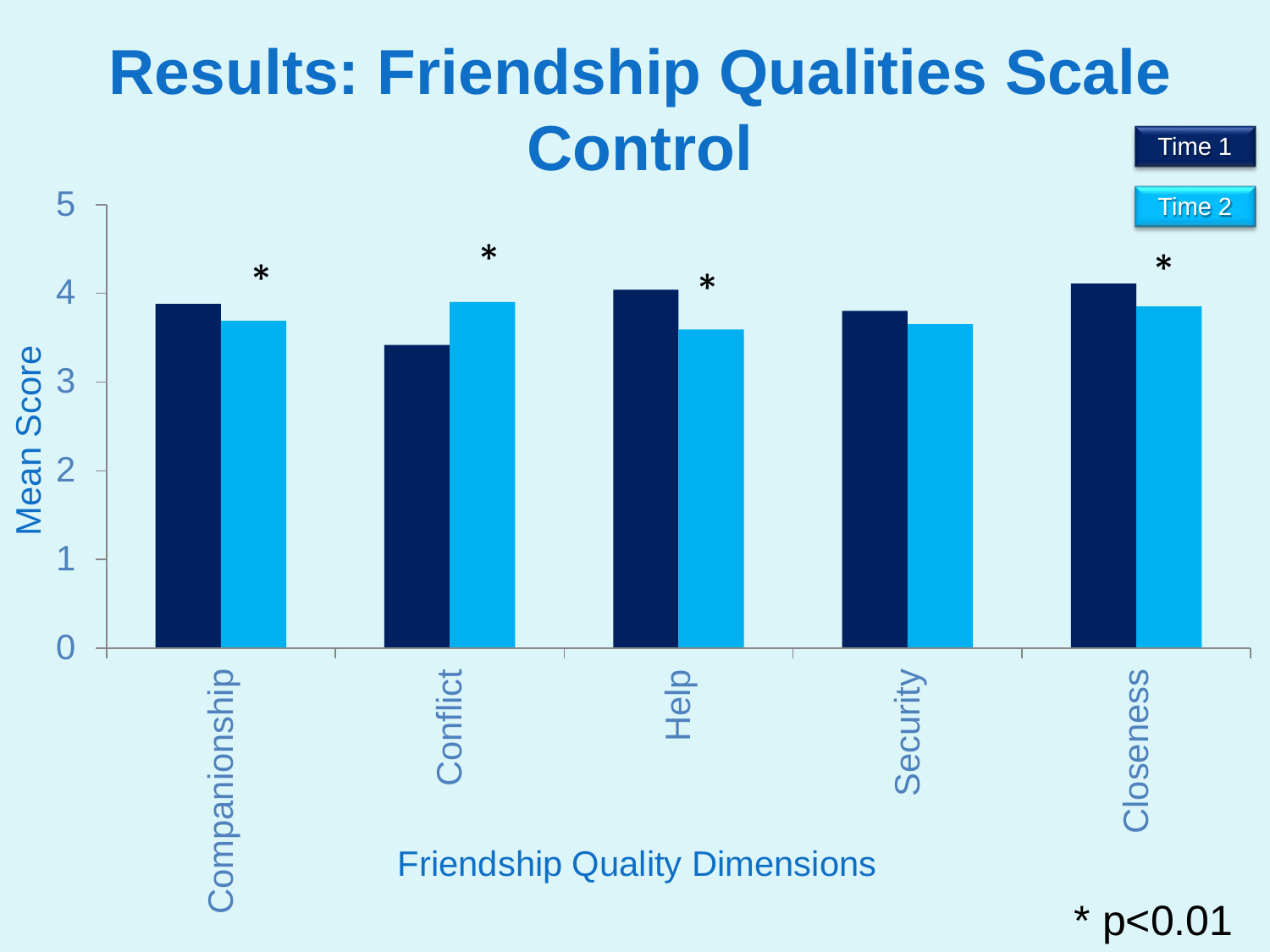## **Results: Peer Victimisation Scale Breakfast Club** Time 1



Dimensions of Victimisation

\* p<0.01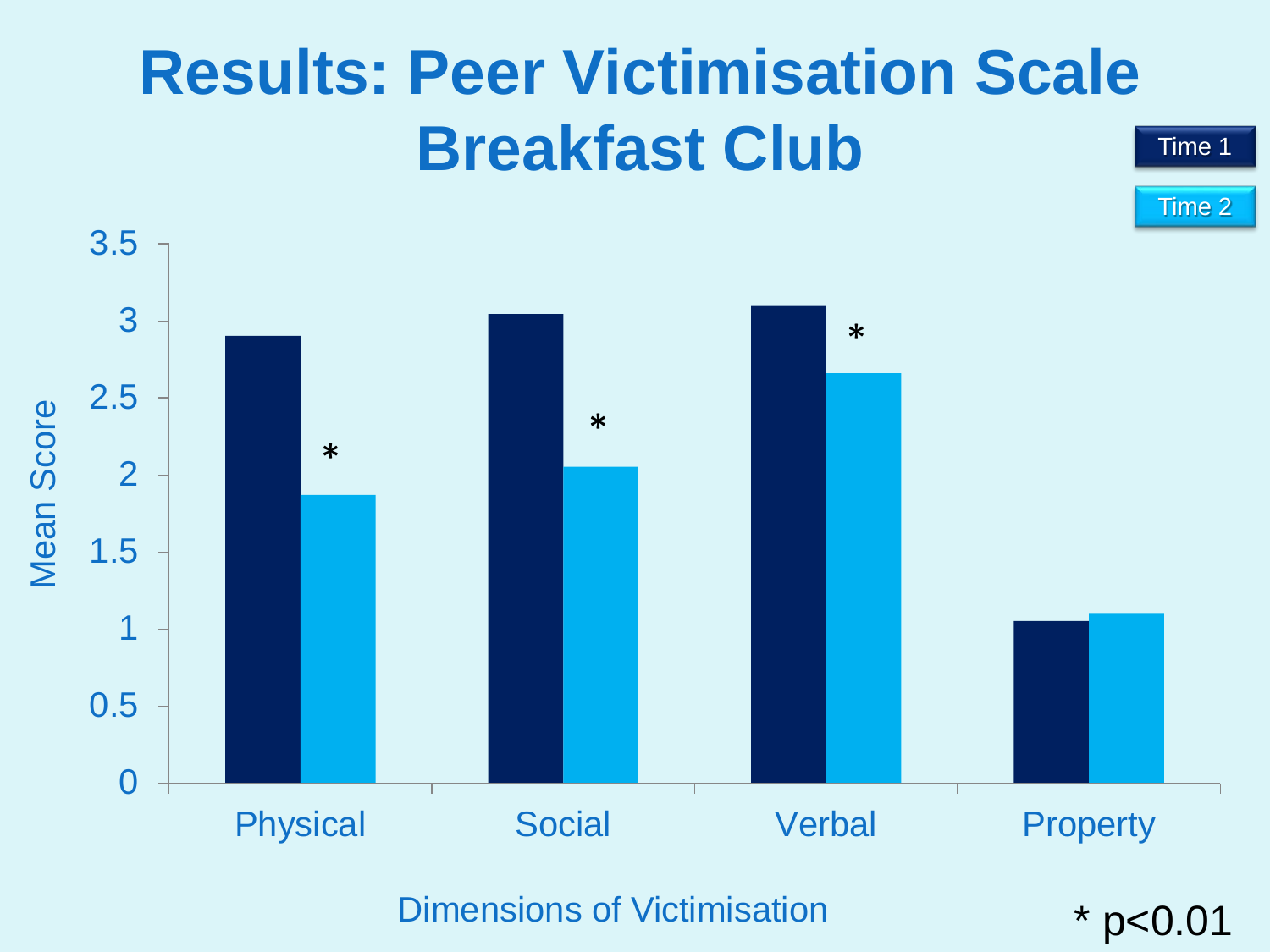## **Results: Peer Victimisation Scale After School Club** Time 1



Dimensions of Victimisation

\* p<0.01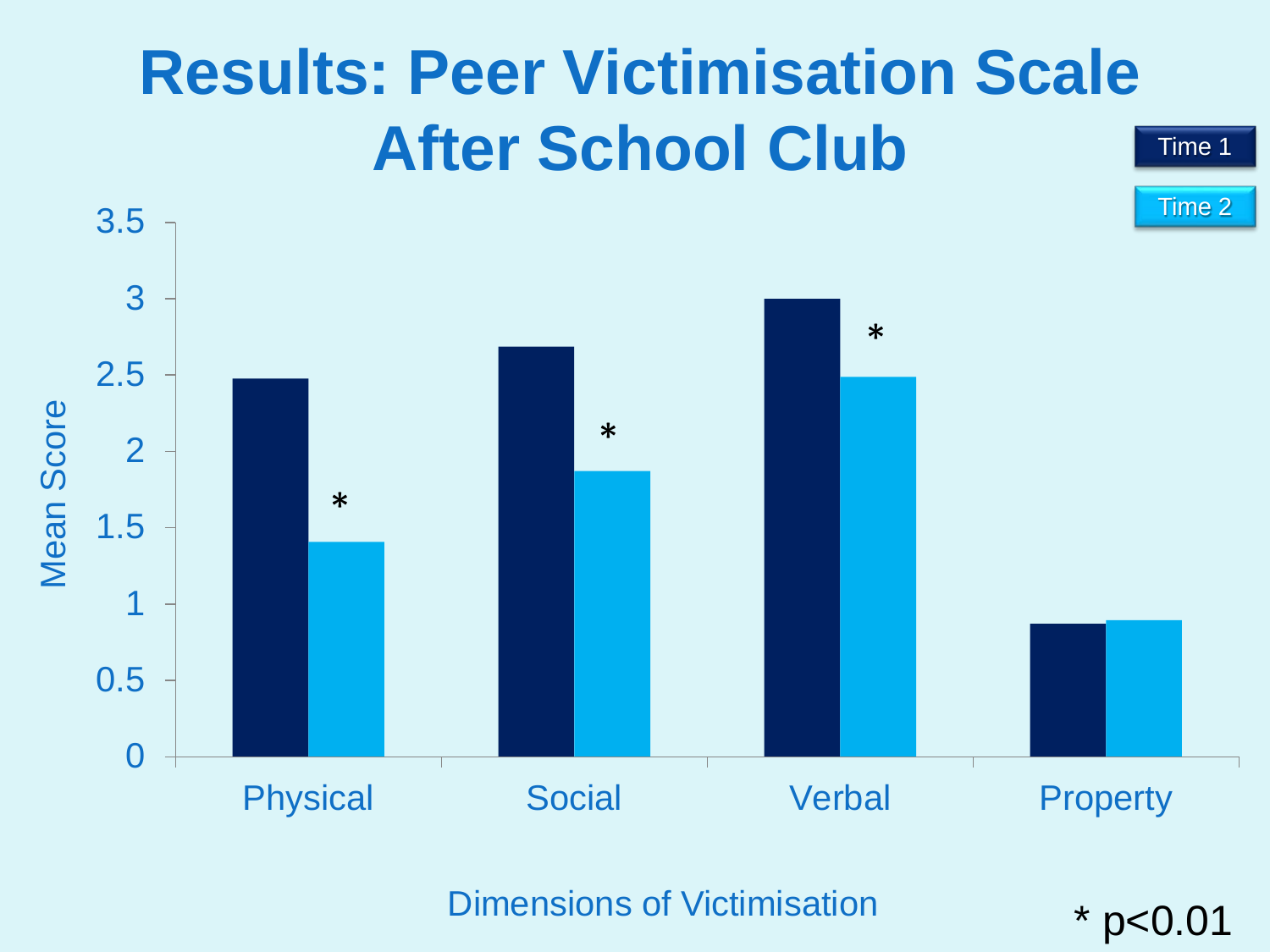## **Results: Peer Victimisation Scale Control** Time 1



Dimensions of Victimisation

\* p<0.01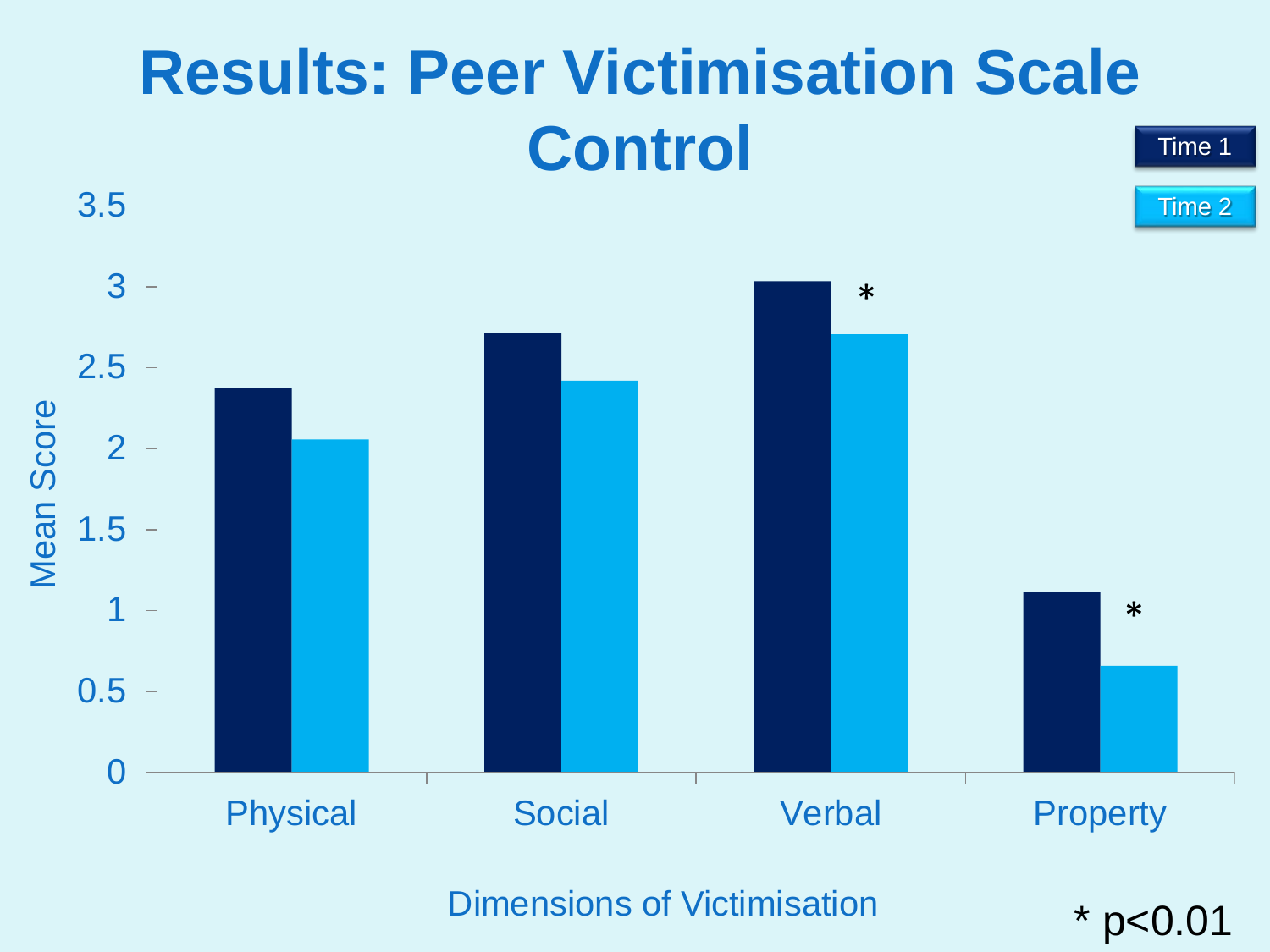### **Discussion**

oNo significant differences between groups at time 1

- Findings cannot be ascribed to inherent differences between groups at time 1

o Breakfast club attendance did appear to facilitate children's relationships with their peers in school

- Small group meal might be the driving force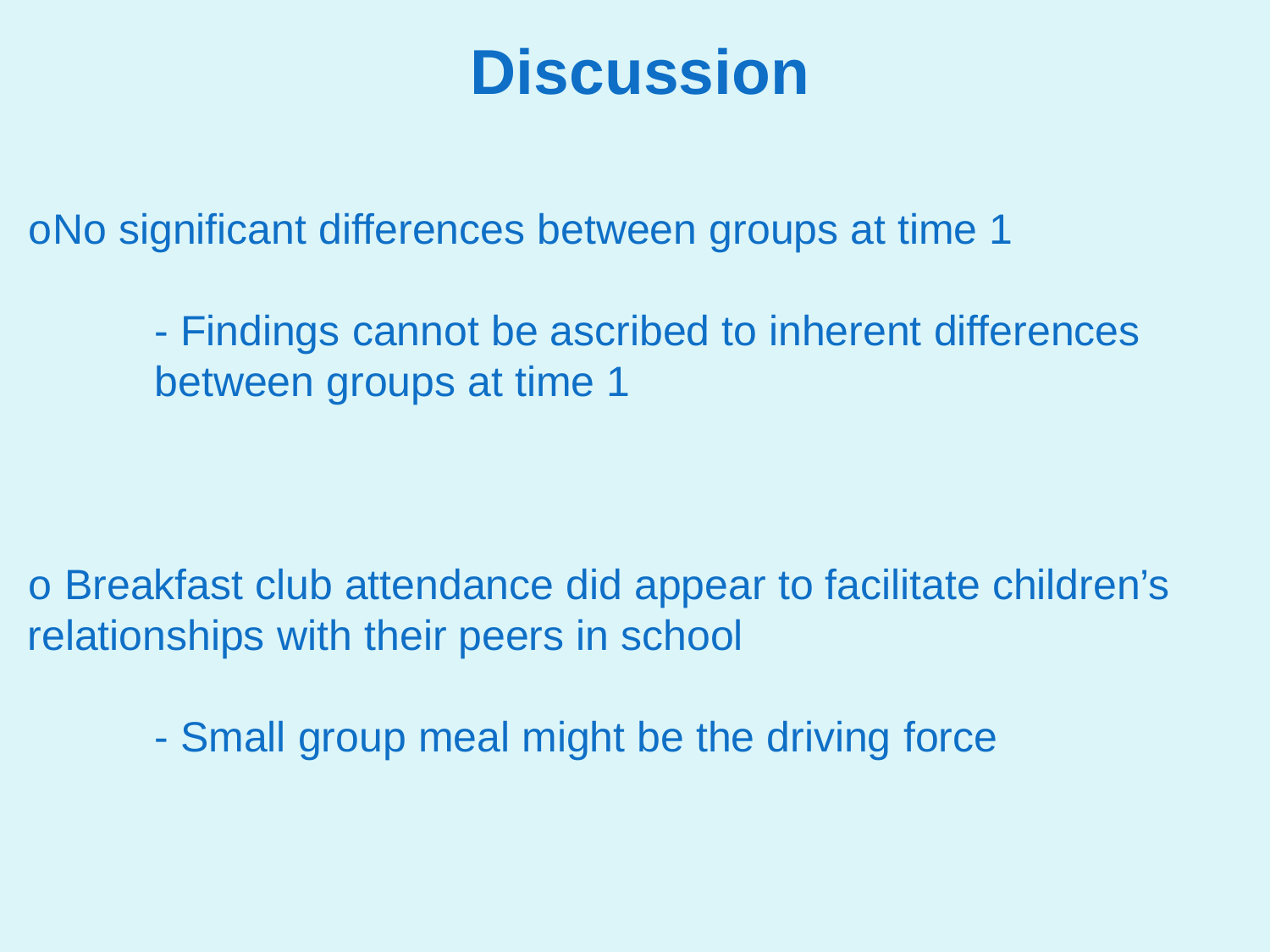### **Discussion**

oOut of school club attendance led to a reduction in victimisation across time

> - Out of school clubs might provide a protective peer group